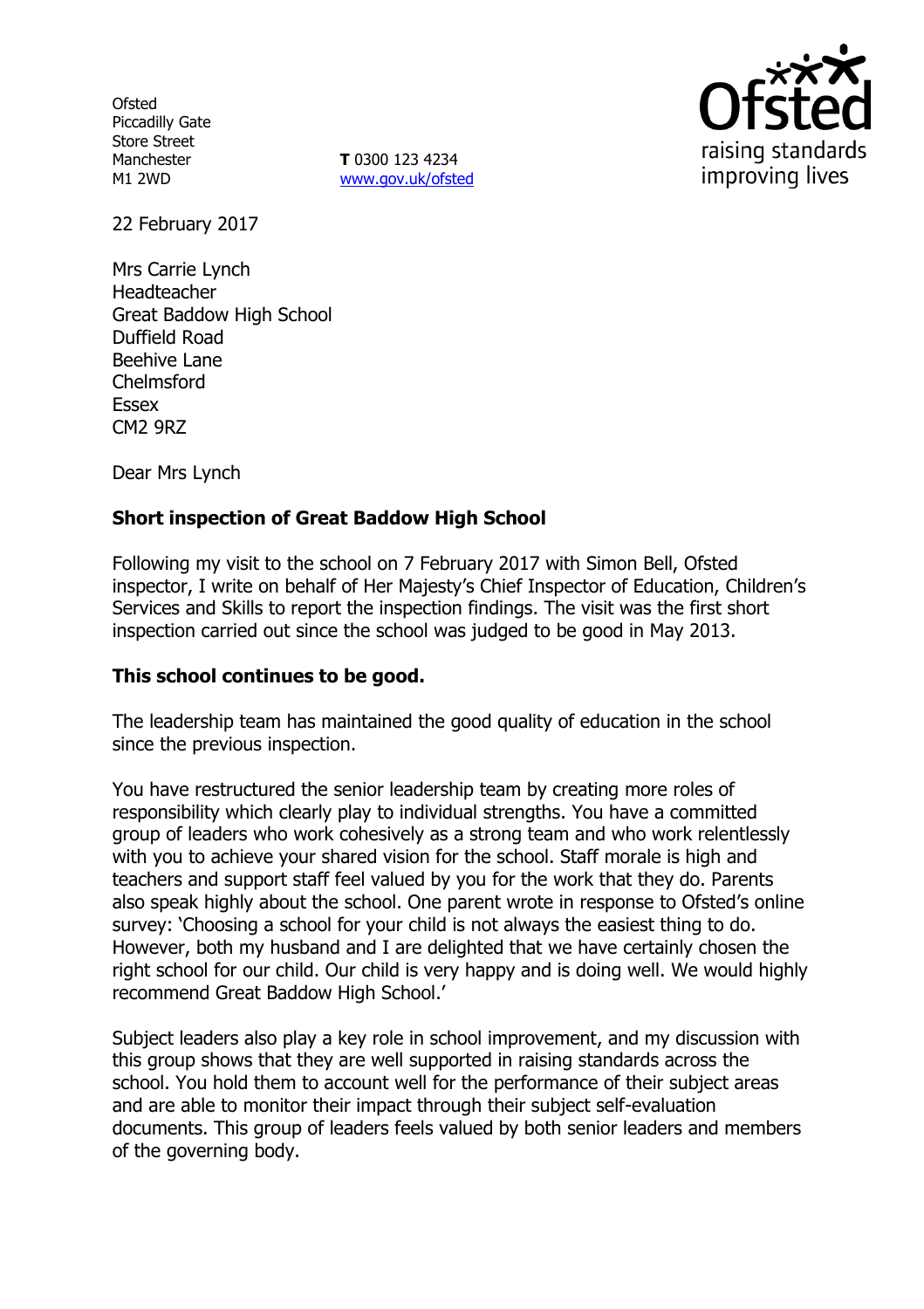

Expectations of pupils are high and their achievements are celebrated whenever possible. Walls in corridors are adorned with displays of pupils' work and these are respected by pupils. The quality of pupils' artwork is extremely high, so much so that members of the public have sought to purchase pupils' paintings in the past. The school's good reputation for sport is clearly evident through the quality of the facilities and pupil's achievements. Pupils with whom I spoke were full of praise for this aspect of your provision, and many told me that physical education (PE) was their favourite subject in the school.

Teaching in the school is good, and there is also some outstanding practice. You make effective use of the very best practitioners to work with other teachers, who have identified aspects of their teaching which they want to improve. Your teachers gain the respect of the pupils they teach and relationships between teachers and pupils are positive. Your resourced provision for pupils with a hearing impairment is of high quality and these pupils are fully included in the main school provision and achieve well.

There is a 'buzz' of purposeful learning at Great Baddow High School. This was evident from the inspectors' visits to lessons, where pupils were keen to talk to me and my colleague with great enthusiasm about what they were learning. Teachers have a very good understanding of the needs of different groups of pupils, and I saw some of the most able pupils being challenged by work of a suitable level of difficulty.

Pupils' progress over time continues to be good across a wide range of subjects. This is due to you having sustained the good quality of teaching and also to your sharper analysis of how well different groups of pupils achieve. You never 'take your eye off the ball', and regularly discuss the performance of individual pupils in your weekly meetings with subject leaders. These meetings, along with your systems for tracking pupils' progress, demonstrate that further work is required to diminish the difference between disadvantaged pupils' progress and others nationally. Your forecast for the current Year 11 cohort also shows that although pupils in English make consistently good progress, some of the most able, including those who are disadvantaged, could make even better progress in mathematics. Pupils who have special educational needs and/or disabilities achieve well over time.

Pupils are considerate towards one another in lessons and their attitudes towards learning are typically positive. They routinely support one another. In fact, pupils told me that if a teacher or a teaching assistant is not available at the time they need help, 'another pupil will always be there to help'. Parents who responded to Ofsted's questionnaire were particularly positive about the way the school cares for its pupils and allows them to flourish. Pupils' good behaviour reflects the values you aim to promote. Pupils' overall attendance over time is above average, but you are aware further work is needed to improve the attendance of disadvantaged pupils.

Pupils told the inspection team that they feel safe in school. In their discussions, they demonstrated a strong awareness of different types of bullying, as well as an in-depth understanding of the risks associated with the use of the internet and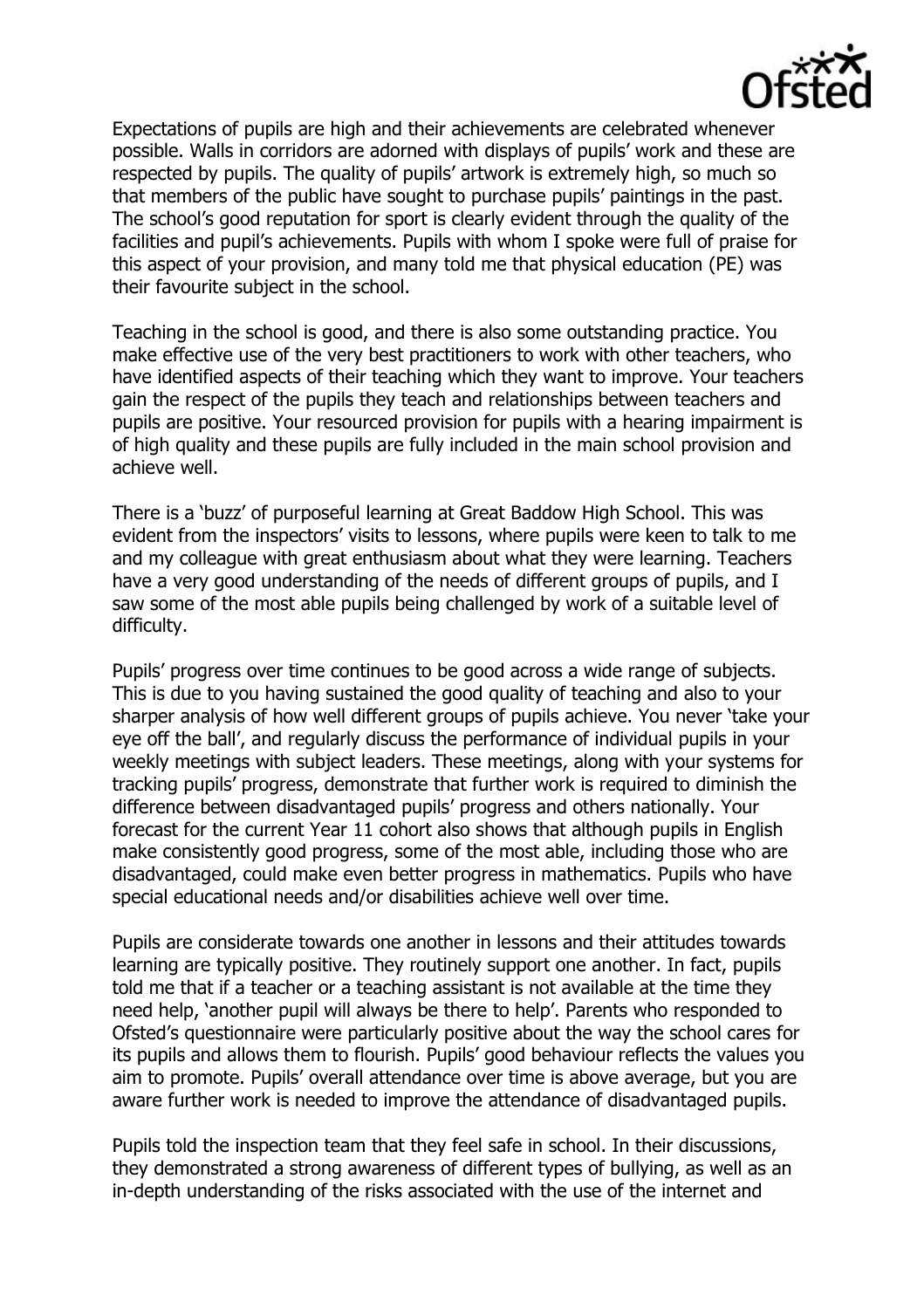

social networking sites. They said that the teachers are there to look after their needs and they feel they do a good job in keeping them safe. Pupils have a good understanding of the protected characteristics as defined in the Equality Act (2010). One pupil told me, 'It's alright to be different in this school.'

Pupils at the school receive high-quality careers guidance and support. Those who choose to stay on at the school as sixth-form students feel they received a good induction when they were in Year 11. Your sixth-form students are happy individuals who express great pride in what the school has done for them. Discussions with students in the sixth form indicated that they select appropriate programmes of study, and are well supported in preparing for the next stage of their educational career. Many apply to, and are successful in gaining places at, some of the more prestigious universities.

The governing body continues to offer an appropriate degree of challenge and support. My discussion with them demonstrated a good grasp of the school's strengths and areas for improvement. Between them, the governing body has a very useful range of skills, of which they make effective use. They are fully up to date with the latest safeguarding matters and ensure that a suitable safeguarding policy is published on the school's website.

# **Safeguarding is effective.**

Safeguarding children is at the heart of what the school stands for. All staff have received and read the latest guidance, 'Keeping children safe in education' (2016), and demonstrated a strong awareness of safeguarding issues. All staff have also undergone training in the government's 'Prevent' duty. Staff, including those who join the school mid-year, receive up-to-date training on safeguarding matters. The school's record of recruitment checks of the suitability of staff is compliant.

Pupils feel safe and receive guidance about issues related to safeguarding through regular visitors to the school and also in lessons. The inspectors' review of a case study relating to a particularly vulnerable child shows that the school's leaders go above and beyond what is expected of them to ensure each child's safety.

A relatively large team of staff have key responsibilities for safeguarding but each knows their precise role and there is no confusion. Pupils who attend alternative provision are monitored rigorously and systems are in place to ensure their safety.

### **Inspection findings**

- To ascertain that the school still remained good, one of my lines of enguiry was to look at how well the school's leaders had addressed the relevant areas for improvement identified in the previous inspection report. The extent to which leaders have tackled these areas provides evidence of the quality of leadership over time.
- You have made a determined effort to share the good teaching practice that exists within the school. You encourage staff to observe each other's lessons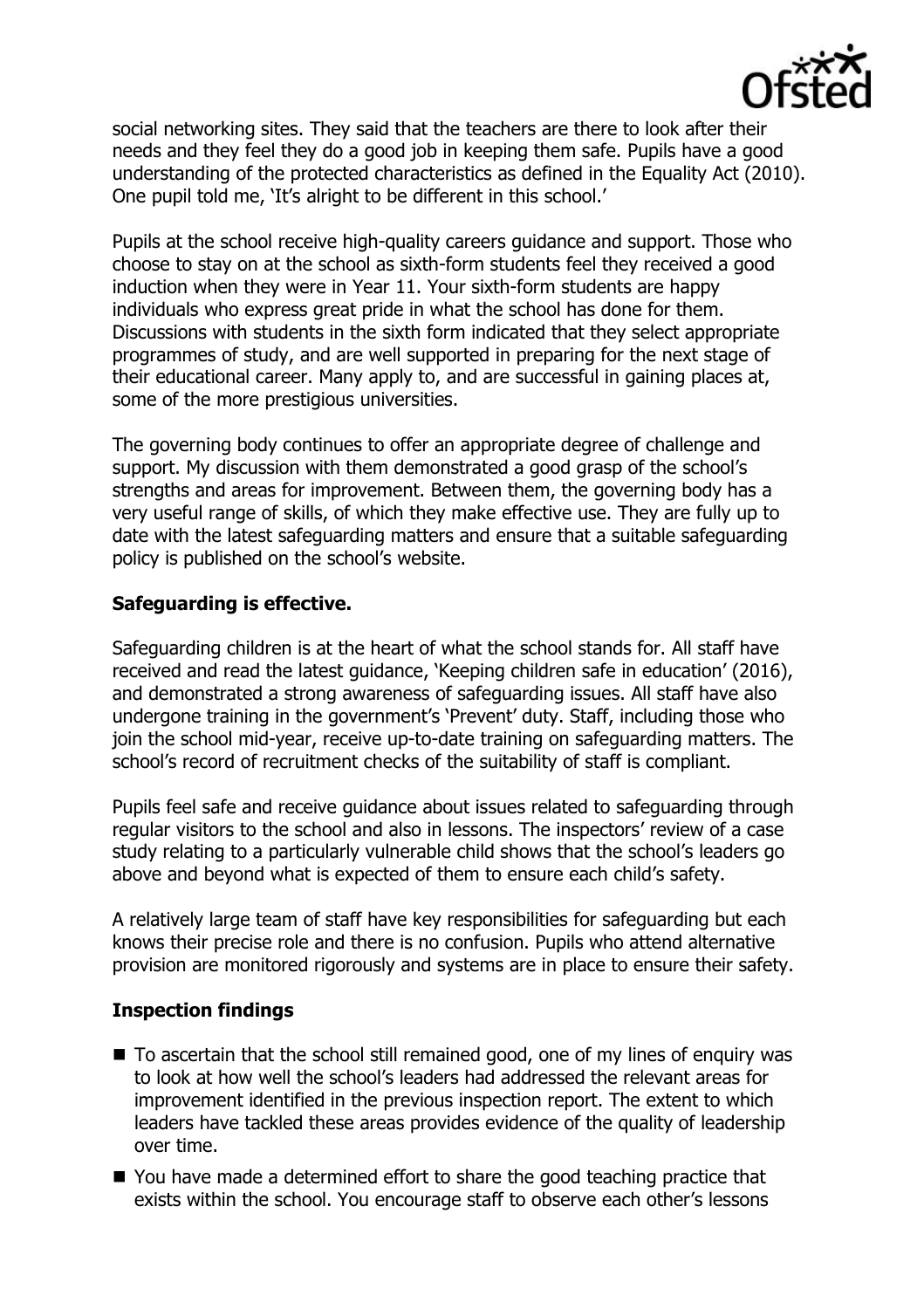

either on a formal or an informal basis. Middle leaders told me that it is quite usual to drop into a colleague's lesson to look at effective strategies. You have rightly identified some of the best practitioners as 'teaching champions' who model effective practice to colleagues who strive to improve.

- You have also successfully developed teachers' use of questioning so that pupils are encouraged to consider a topic in more depth and provide detailed explanations for their answers. As a result of these actions, pupils gain a more thorough grasp of what they are being taught.
- You have raised teachers' awareness of different groups of pupils, including the most able. Seating plans are used by teachers more effectively to strategically place pupils of a similar ability together or to target more challenging questions to the most able pupils. As a result of this, most-able pupils' needs are being met better than at the time of the previous inspection, although you have continued to identify this group as an ongoing priority.
- My second line of enquiry looked at how well disadvantaged pupils achieve and whether the additional funding provided for these pupils was making a difference.
- You have made this group a key focus for your weekly progress meetings. You have also analysed carefully the impact of the strategies you have deployed using the additional funding. You have raised the profile of this group among the staff by creating a role for a senior leader who has oversight of this group.
- Our review of your data, scrutiny of these pupils' work and discussions with them indicates that the differences between their progress and that of others continues to diminish, but that further work is still required. In many subjects, disadvantaged pupils make better progress than others nationally. However, your data for pupils' progress in mathematics shows that some disadvantaged pupils could do better. Inspectors also found when looking at pupils' books that some disadvantaged pupils do not routinely respond to their teachers' feedback as is required in your marking policy.
- $\blacksquare$  I saw some of your older pupils, including sports leaders, working productively with pupils in the library, helping them with their reading. These older pupils spoke with great pride about the impact they are having. One boy proudly informed me that a Year 7 pupil he is helping now has a reading age of 11, when in September his reading age was nine.
- My third line of enquiry related to the attendance of disadvantaged pupils and those who have a statement of special educational needs or an education, health and care plan. Published information for 2016 raised concerns about these groups' attendance.
- You showed the inspectors a number of case studies relating to pupils with very specific personal issues. Although it is clear that you did your utmost to support these pupils to attend, there were many contributory factors which were beyond the school's control.
- As a result of these pupils' lower attendance you have allocated additional hours to support staff to target calls home on the first day of a pupil's absence and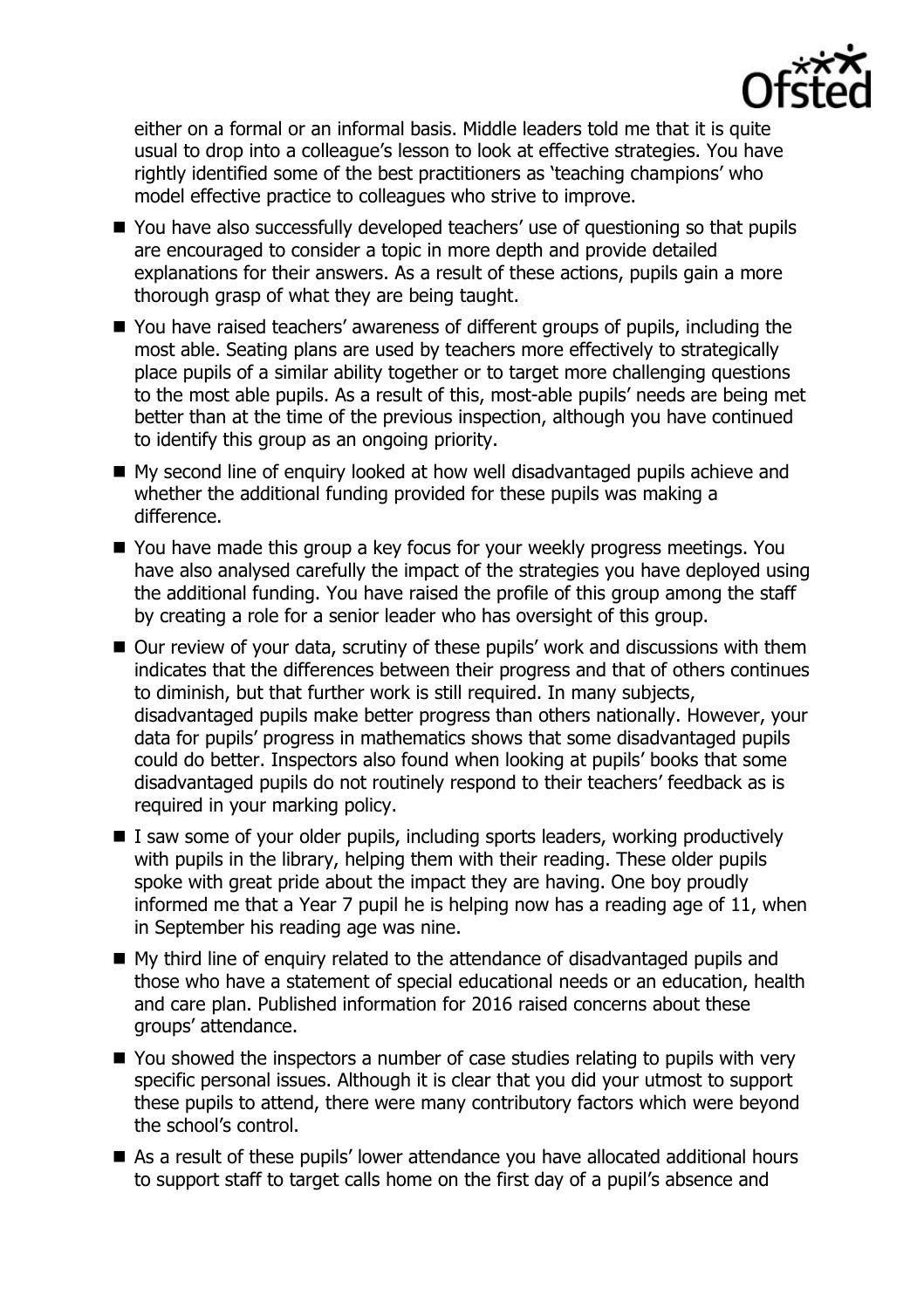

have given the attendance officer targeted case work.

- You have also formed links with West Ham United football club who provide weekly mentoring which is linked to a rewards system.
- While the attendance of pupils who have special educational needs and/or disabilities has risen rapidly compared to the same time last year, the attendance of disadvantaged pupils is still below that of others in the school. The strategies you have implemented are appropriate, but have yet to demonstrate impact.
- My next line of enquiry related to pupils' apparent underachievement in humanities subjects in 2016. Closer inspection of school achievement data shows that this was in geography.
- You have appointed a new leader of geography. Discussions with pupils show that they enjoy this subject and feel they are making progress. Your current data of pupils' progress in this subject and the scrutiny of pupils' work carried out during the inspection indicate that progress has now picked up. The leader of geography has produced an accurate self-evaluation summary of the effectiveness of her department and this is linked to a good quality improvement plan.
- My final line of enquiry involved looking at why some subjects underperformed in the sixth form in 2016; namely history, theatre studies and product design.
- You had already analysed your A-level results in great detail and could produce reasons as to why students underachieved in these subjects. Importantly, you have taken decisive action to address the weaknesses you have identified. For example, you identified that the coursework element in history was a weakness and have taken action to develop students' skills in producing coursework that is of a better quality. You have provided additional support for the teaching of theatre studies, particularly in the writing paper. You know that in product design, it was the thematic enquiry component that caused students to underachieve. You have worked hard on improving this element and have also encouraged staff in this subject to become subject examiners. This has enabled them to gain a better understanding of how students' work is assessed.
- Your current data and scrutiny of students' work indicate that outcomes are set to improve in 2017. You wisely include sixth-form students in your weekly discussions about individual student's progress and you track their progress as rigorously as you do for other pupils in the school.

# **Next steps for the school**

Leaders and those responsible for governance should ensure that:

- **E** a greater proportion of the most able pupils and pupils who are disadvantaged achieve as well as they should, particularly but not exclusively, in mathematics
- disadvantaged pupils respond more regularly to their teachers' written feedback
- $\blacksquare$  the attendance of disadvantaged pupils improves.